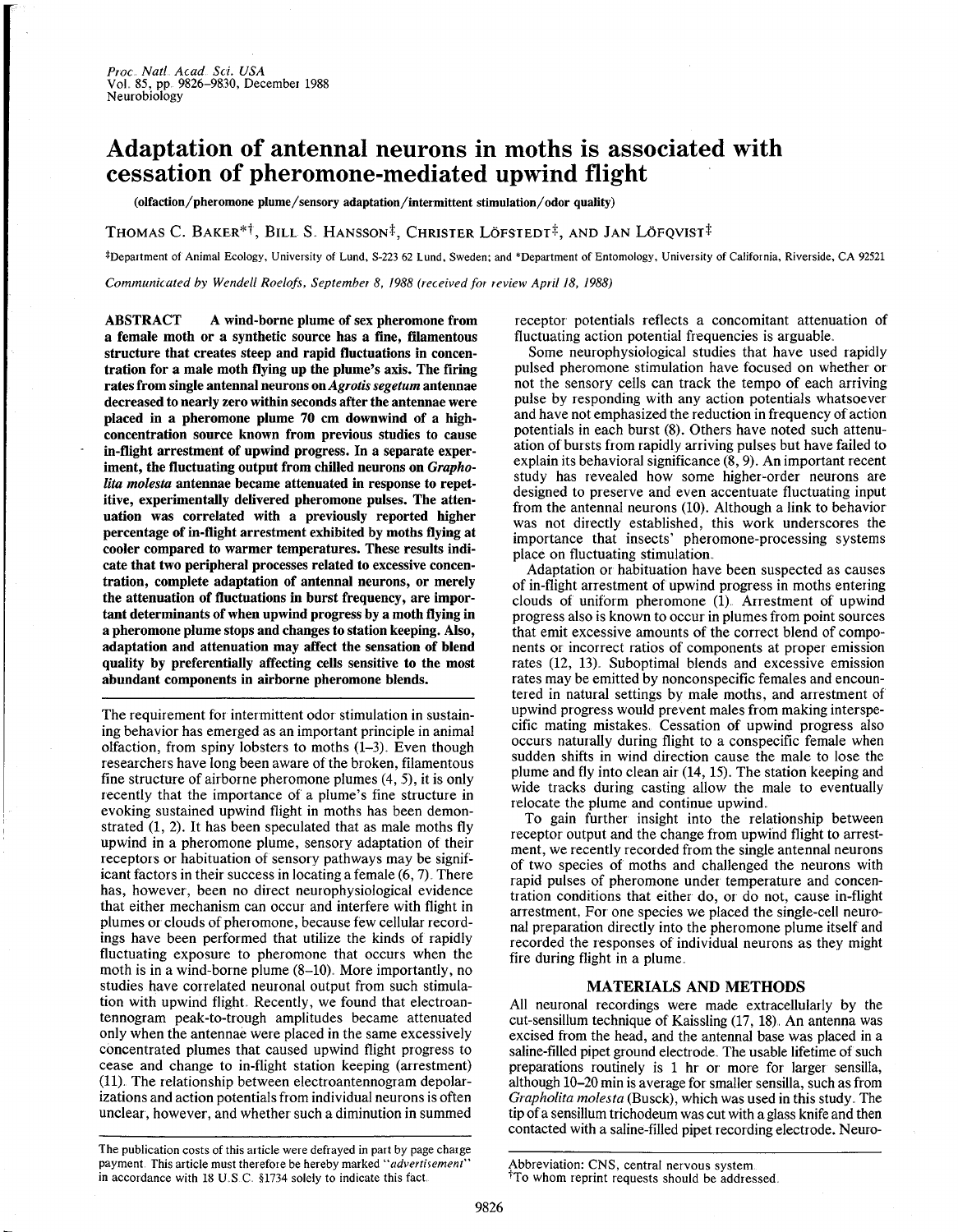nal responses were recorded in both ac and dc. Male antennae from two species were used, *Agrotis segetum* (Schiff) and G *molesta* For all neuronal responses, a complete blend of the pheromone components active in evoking complete upwind flight to the source by males of each species was always used. For *A* segetum the blend was a 0.6:1:5:2.5 ratio of decenyl acetate/ $(Z)$ -5-decenyl acetate/ $(Z)$ -7-dodecenyl acetate/ $(Z)$ -9-tetradecenyl acetate, respectively (19). Serial dilutions were made in hexane such that  $0.3, 3, 30$ , and  $300 \mu g$  of (Z)-5-decenyl acetate were applied to rubber septum dispensers The first three dosages were all known to promote sustained upwind flight to the source, whereas the  $300$ - $\mu$ g loading had been shown to be excessive, causing cessation of upwind flight in nearly 100% of the males that had begun upwind flight farther downwind in a flight tunnel. The blend for G. molesta was the natural pheromone blend ratio,  $6\%$  (E)-8-dodecenyl acetate and 3% (Z)-8-dodecenyl alcohol (20) in 1  $\mu$ g of (Z)-8-dodecenyl acetate (21) on filter paper

For *A* segetum, recordings of single antennal neurons while in a pheromone plume were performed by placing the antennal preparation 70 cm downwind of the pheromone source at the end of a small wind tunnel (80 cm long  $\times$  20 cm i.d.). Wind was generated at  $0.5$  m/s in the tunnel at  $22^{\circ}$ C. When the sensillar preparation was ready, the specificity of the neurons in that sensillum for a particular component was determined by applying puffs from cartridges containing  $1 \mu$ g of a single component The preparation was then positioned 10 cm from the end of the tunnel A rubber septum containing the lowest dosage of pheromone was then placed on a wire and inserted into a small hole 70 cm upwind of the antenna. A point source of smoke had indicated that the plume structure and time-averaged diameter appeared similar to those commonly observed in larger wind tunnels Through preliminary experimentation, the best alignment of the septum with the antenna for optimal receptor activity was found The response of the neuron while in the plume was recorded for  $\approx 20$  s, and the source was then removed and replaced with the next-higher dosage following a 30-s period of clean air. This process was repeated until the antenna had been exposed to the highest concentration The tip of a new sensillum on the same antenna was then cut, and the neuron was recorded in the same fashion. No more than two sensilla were recorded from on the same antenna. Recordings were made from cells responsive to either  $(Z)$ -5-decenyl acetate or to  $(Z)$ -7-dodecenyl acetate.

For G *molesta,* experimentally generated 20-ms pulses of pheromone were delivered to either slightly chilled or room temperature antennal preparations with a specially designed apparatus. The 1  $\mu$ g of pheromone was on a strip of filter paper (2 cm long  $\times$  0.5 mm wide) placed at the very end of the constricted tip of a disposable 10-ml syringe, 2 mm from its 1-mm (i.d.) opening, similar to the technique of Kaissling (8) Puffs of air were generated through the pipet by activating a loudspeaker having a 13-cm-diameter diaphragm. The loudspeaker's electromagnet was set for a single on-off of 20 ms every time the operator pressed a button. The desired tempo was determined by an electronic timer generating a tone. The airspace downstream of the large diaphragm was connected via Teflon tubing to a second much smaller diaphragm configured as a flaccid cap of ultrathin latex and covering the wide end of the syringe lumen Activation of the loudspeaker magnet caused a pressure pulse to deform the latex membrane on the syringe, resulting in a small puff of air passing over the pheromone wick situated at the very tip. The pheromone-laden puffs issued at a right angle from the tip of the pipet into the 2-mm opening of a 1-cm  $(i.d.)$  glass tube through which air was flowing at  $0.5$  m/s over the antennal preparation set up 20 cm downstream of the pipet tip. Cooling of an airstream continuously flowing over the antenna, from 23<sup>o</sup>C to 17<sup>o</sup>C, was accomplished in  $\approx$ 1 min by placing a small

piece of dry ice on top of the glass tube 10 cm from its tip. A small thermocouple monitored the temperature decline. The airstream was thus chilled without changing the temperature of the pheromone source or the air in the pulser The airstream was warmed in 1 min by removing the dry ice and warming the chilled portion of the glass tube by covering it with the hand. Data were obtained and analyzed for eight (2)-8-dodecenyl acetate-sensitive cells, four of which were chilled first, then warmed, and four of which were warmed first, then chilled

### RESULTS

In a previous study, *A segetum* males were shown to exhibit upwind flight all the way to rubber dispenser sources containing moderate pheromone dosages  $(3-30 \mu g)$  but terminated upwind flight in the plume if the dosage was  $300 \mu g (19)$ . When we exposed single  $(Z)$ -5-decenyl acetate-sensitive neurons to such plumes 70 cm downwind of the source, they maintained their levels of bursting with the arrival of each pheromone filament for over 20 s to the 0.3-, 3-, and  $30-\mu g$ dosages but adapted within  $3-5$  s to the  $300$ - $\mu$ g plume (Figs. 1 and 2). Our working definition of adaptation in these plumes is a >95% reduction in action potential frequency from the first 1-s period of action potential bursting to subsequent 1-s intervals. Not all of the cells became adapted to filaments from the 300- $\mu$ g source, but the majority (30 of 32 cells) did adapt. The adaptation was marked by a rapid decline in spike amplitude as well as frequency. The cells recovered after a few minutes of clean air but rapidly adapted again when the



FIG. 1. Action potentials (top traces) and simultaneously recorded dc potentials (bottom traces) of a  $(Z)$ -5-decenyl acetatesensitive neuron (large spikes) on a male *A segetum* antenna during the first few seconds of exposure after being placed 70 cm downwind of a rubber septum containing 3, 30, or 300  $\mu$ g of the sex pheromone blend [dosage refers to  $(Z)$ -5-decenyl acetate portion of blend]. Small spikes in the  $3-\mu g$  recording are the background firing level of a second neuron, which eventually subsided. Note adaptation of the cell in the  $300 - \mu$ g plume.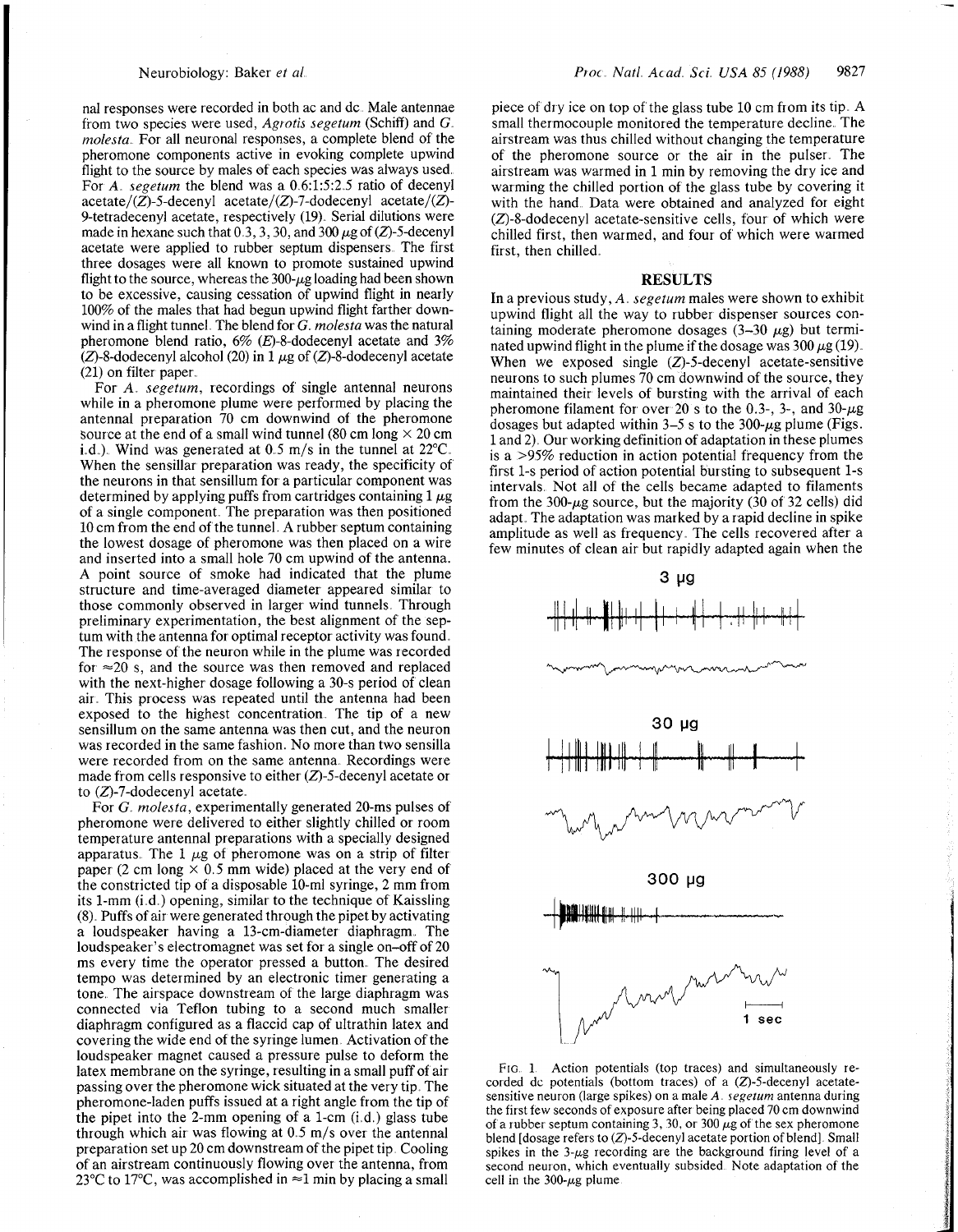

FIG 2 Mean action potential frequencies of antennal neurons of A segetum sensitive to  $(Z)$ -5-decenyl acetate  $(n = 32)$  during the first 20 s after being placed directly into a pheromone plume, 70 cm downwind from sources of various dosages The first bursts of action potentials in the first few seconds of exposure to the plume were of the highest frequency in response to  $300 \mu$ g of pheromone, but the neurons adapted quickly. This is a dosage that results in nearly 100% arrestment of upwind flight (19). Vertical lines denote SD

 $300 - \mu$ g source was reintroduced. Also of interest is that only 5 of 12 cells sensitive to a second component,  $(Z)$ -7dodecenyl acetate, became adapted in this same plume. This leads to the possibility that arrestment in this species is due not only to antennal neurons adapting and sending a false signal of reduced ambient concentration to the central nervous system (CNS), but in addition, the signal sent to the CNS might now be erroneous in terms of the blend ratio that is actually present

Neurons on G *molesta* male antennae sensitive to (2)- 8-dodecenyl acetate responded at 23°C with bursts of action potentials that corresponded to the pulse rate of pheromone delivered at up to three pulses per s (Figs. 3 and 4) Also, at  $23^{\circ}$ C, following the first pulse for any single tempo of stimulation, the peak frequency of action potentials in each burst remained relatively constant over time In contrast, bursts of action potentials from cells cooled for  $1$  min by a  $17^{\circ}$ C airstream became attenuated in response to rates of 2 pulses per s or faster (Figs 3 and 4) During upwind flight, G *molesta* antennae will encounter pheromone filaments at a frequency of  $0.5-2/s$ , on average, but multiple bursts of  $3$  or  $4/s$  commonly occur (15). The attenuation of peak-to-trough frequency of spikes to each pulse occurred within 1-2 s after the first pulse

A previous study had demonstrated that a 6°C decrease in temperature from  $26^{\circ}$ C to  $20^{\circ}$ C causes a significant narrowing of the spectrum of blends and dosages that will evoke sustained upwind flight to the source by free-flying  $G$ . *molesta* males (22). When males do become arrested, the time course from the beginning of upwind flight in the plume until arrestment is often  $\leq$  5 s, or about the same as that of the observed adaptation of receptors. The narrowing of upwind



FIG. 3. Action potentials and simultaneously recorded dc potentials (downward-going sawtoothed lines) from a  $(Z)$ -8-dodecenyl acetate-sensitive cell on the antenna of G **molesta** in response to pulses of the pheromone blend loaded at 1  $\mu$ g of (Z)-8-dodecenyl acetate on filter paper. The pulses were experimentally delivered at rates varying from 1 per 2 s to 4 per s, but only the 1 and 2 per s rates are shown. The cell was challenged with pulses beginning when it was cool (17 $^{\circ}$ C), and then after the last pulse rate of 4 per s was tested, the cell was warmed and challenged at  $23^{\circ}$ C (warm).

flight responses at the lower temperature is characterized by a lower tolerance of males for even moderately high emission rates, to which they now become arrested when they would not have at the higher temperature. Interestingly, under the cool conditions and higher emission rates there is also a shift in the specificity of male responses to blends, in which males will now not tolerate blends with the natural proportion, or higher, of  $(E)$ -8-dodecenyl acetate. They become arrested before reaching the source. Blends with an unusually low proportion of this component, however, continue to evoke sustained flight to the source at higher concentrations, until at the highest emission rates even they evoke arrestment (22). Such a shift is consistent with a possible differential attenuation of fluctuating output from chilled  $(Z)$ -8-dodecenyl acetate-sensitive neurons compared to  $(E)$ -8-dodecenyl acetate-sensitive neurons.

The attenuation of frequency modulation due to cooling appears to be linked to a rate-sensitive mechanism in the sensilla. The average slopes of the dc-coupled potentials' onsets and recoveries were shallower at the cooler compared to the warmer temperatures, and this was even more pronounced at the higher frequencies of pulsed pheromone, in response to which the dc potential could not recover to baseline with each pulse (Figs. 3 and 4). Thus, the neurons from cooler antennae exhibited more severely diminished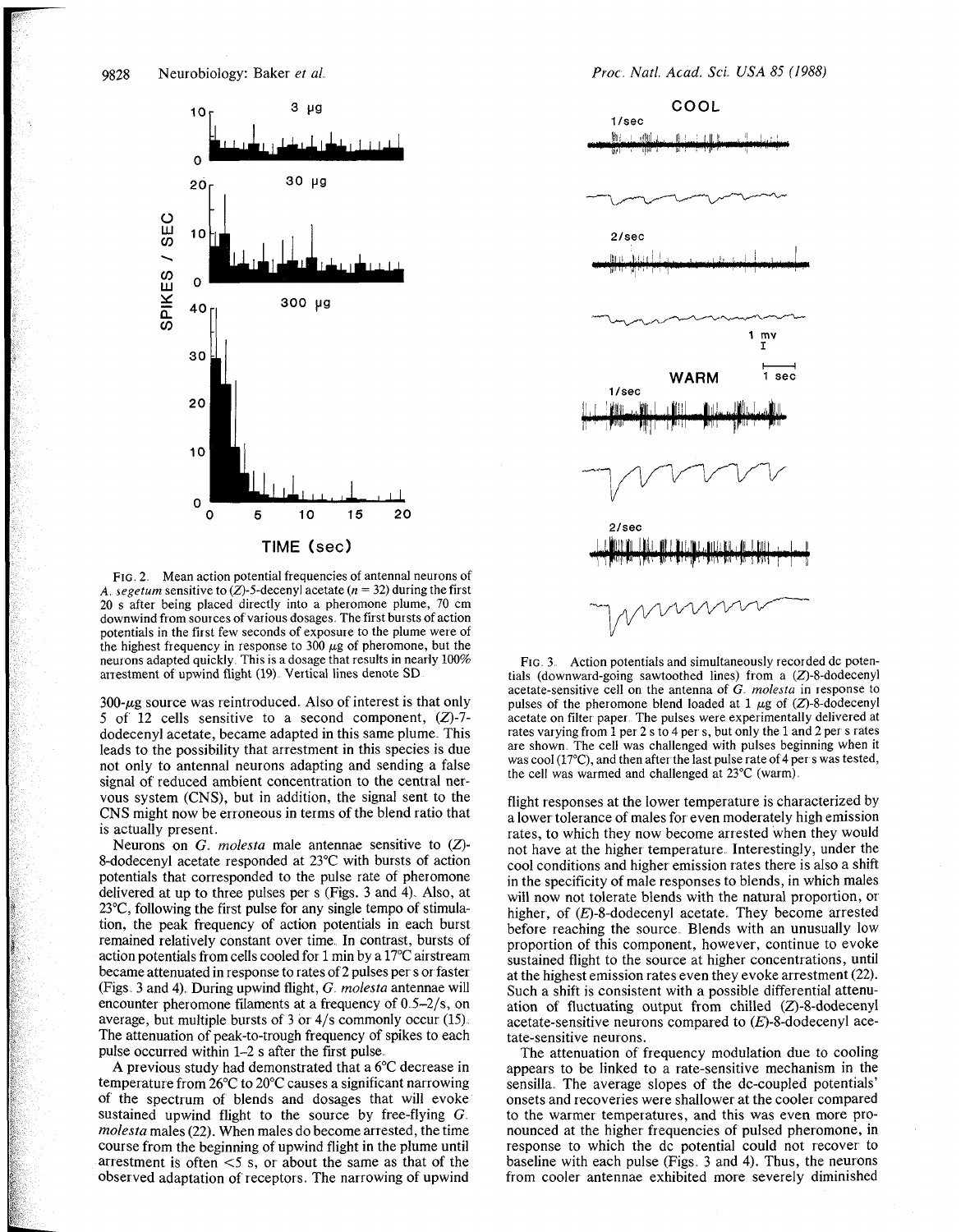

**FIG 4** Mean action potential frequencies (bars) and means of simultaneously recorded dc-coupled responses (downward-going sawtoothed lines) of antennal neurons from G *molesta* challenged with pheromone pulses at rates varying from 1 per 2 s to 3 per s at *23OC* (warm) and 17'C (cool) Responses, including the slopes of every onset and 0 2-s recovery interval of every dc-coupled depolarization, are the mean of eight neurons In the cool condition, note how the shallower slopes of dc onsets and recoveries are correlated with lower peak-to-trough dc amplitudes and reduced action potential frequencies in response to each pulse, especially at the higher pulse frequencies At the higher pulse rates, after several seconds, the peak/noise ratio in the dc tracings became too low to allow reliable measurement. Vertical lines denote SD.

peak-to-trough amplitudes of dc depolarizations at slower tempos of exposures to pheromone pulses than did neurons from warmer antennae (Figs **3** and 4). The rate-sensitive nature of the response might be due not only to temperaturerelated retardation of spike generation and disadaptation, among other phenomena **(23,24),** but also to a retardation of various nonreceptor cell events including cuticular adsorption and migration through pore tubules, transport to the receptors through the proteinaceous sensillum liquor, and clearing of the pheromone, including degradative metabolism of pheromone molecules (17, *25).* 

## **DISCUSSION**

We have reported at least two types of changes in receptor output that may be responsible for cessation of upwind flight in moths. One we are calling attenuation, a kind of partial adaptation **(8, 9)** in which the overall fluctuations in action potential frequencies from the antennal neurons would become insufficient to sustain upwind flight. The frequency of firing would not go to zero but would merely become too continuous to stimulate certain CNS interneurons, which respond to changes in stimulation **(26,27)** This may be what

happens in uniform clouds of pheromone. **A** second change in receptor output is adaptation, in which the firing frequency would go to zero

These findings directly implicate the peripheral olfactory system's ability to handle fluctuating input as a key initial promoter of sustained upwind flight. They also offer a specific explanation as to how the processing of odor quality and quantity could be intimately intertwined; two different component-specific receptors may adapt, or their output become attenuated, at different rates when in the same excessively concentrated pheromone plume. Both the partial and complete adaptation that we observed appear to be related to high concentrations, and there is often great disparity in the abundance of major and minor pheromone components in airborne pheromone blends. This disparity would promote the differential adaptation of receptors specific for the major component in a blend when the total blend concentration is high. The ratio of action potentials from cells specific for major and minor components now would be different from their ratio to a lower, optimal concentration of the same blend. Two different concentrations, one excessive, thus might evoke significantly different sensations of odor quality.